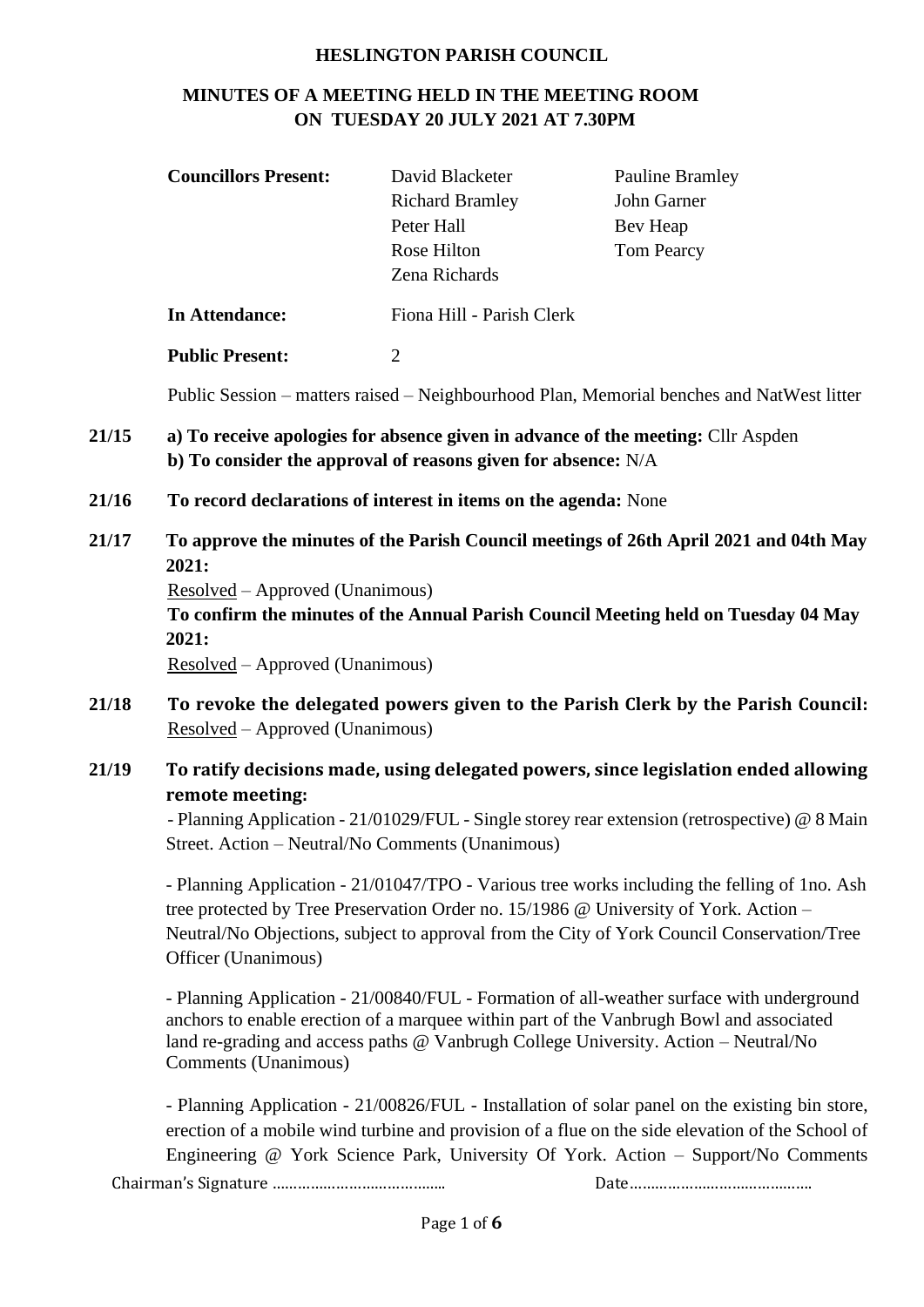#### (Unanimous)

- Planning Application - 21/01015/FUL - Single storey side and rear extensions @ 6 Nevinson Grove. Action, None, as this is in Fulford parish

- Planning Application - 21/01248/FUL - Variation of condition 2 of permitted application 20/01910/FUL to substitute approved flat roof to west elevation with pitched lean to roof @ 17 The Crescent. Action – Support/No Comments (7 votes in favour, 1 vote against – Cllr Blacketer)

- Planning Application - 21/01322/TPO - Fell 1no. Scots Pine tree protected by Tree Preservation Order no. 15/1986 @ University Of York Genesis 1 And 2 Innovation Way. Action – Support/Subject to approval from City of York Council Tree/Conservation Officer (Unanimous)

- Planning Application - 21/01347/TCA - Crown thin and reduce a line of Sycamore trees in a Conservation Area @ Dalham Farm, Main Street. Action – Support/Subject to approval from City of York Council Tree/Conservation Officer (Unanimous) Resolved – Approved (Unanimous)

# **21/20 To discuss matters arising from previous minutes:**

**-** Lengthsman - the Chairman would report to the Parish Council with a Private Session at the end of the meeting.

## **21/21 To report and make relevant recommendations on new planning applications:**

- 21/01146/FUL - Erection of pergola with associated planters and glazed screens @ Chutni And Grill, Unit 9, Kimberlow Hill Retail Park

Resolved –The Parish Council supports this application, but would ask that the late opening hours are reviewed and control of litter is conditioned.

(6 votes in favour and 3 votes against the support comment)

- 21/01308/FUL - Erection of tensile structures to form outdoor classrooms at two locations; James College car park and at courtyard adjacent to Seebhom Rowntree building (retrospective) @ James College, James Way

Resolved - The Parish Council has No Comments (Neutral comment/unanimous) - 21/01309/FUL - Erection of tensile structures to form outdoor classrooms in two locations; adjacent to Constantine College and the TFTI Law Plaza (retrospective) @ Constantine College, Kimberlow Lane

Resolved - The Parish Council has No Comments (Neutral comment/unanimous)

- 21/01480/TCA - Fell 1no. Horse chestnut tree in a Conservation Area University Of York Resolved - The Parish Council has No Objections, subject to the agreement of the City of York Council Conservation/Tree Officer (Neutral comment/unanimous)

- 21/01612/TCA - Fell 11no. Leyland Cypress, 2no. Twisted Hazel, 1no. Pine, 1no. Fir and 1no. Palm - tree works in a Conservation Area @ Little Hall, Main Street

Resolved - The Parish Council has No Objections, subject to the agreement of the City of York Council Conservation/Tree Officer (Neutral comment/unanimous)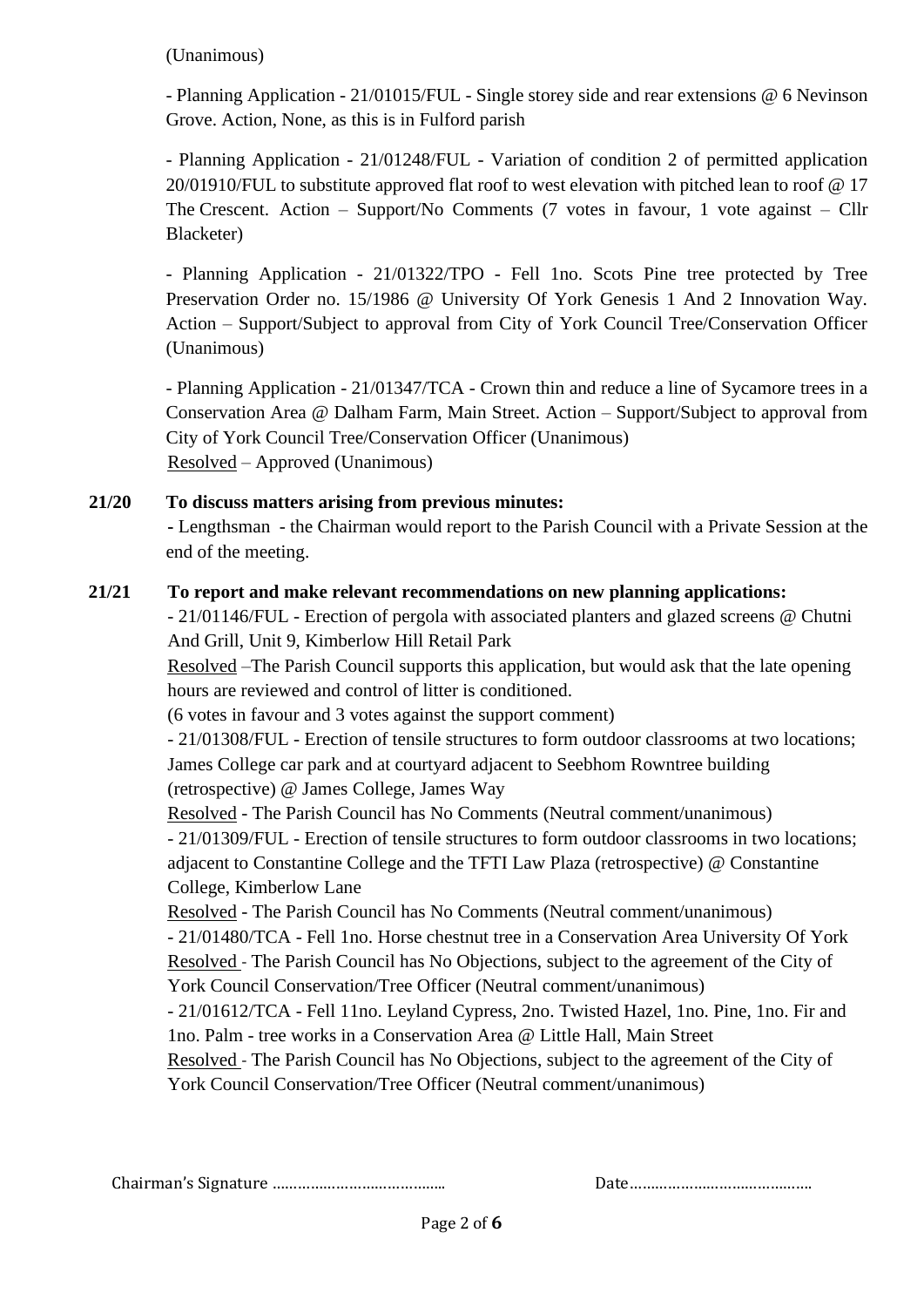- 21/01630/TCA - Crown reduce side branches of Walnut tree by 20% - tree works in a Conservation Area

Resolved - The Parish Council has No Objections, subject to the agreement of the City of York Council Conservation/Tree Officer (Neutral comment/unanimous)

Amendments/Revisions:

- 15/00166/FULM - Land Lying To The South Of Hull Road - Residential development of 175 dwellings and one retail unit, with associated access, highways, and open space

- 15/00167/FULM - Land Lying To The South Of Hull - Residential development of 52 dwellings with associated access, highways and open space

Resolved –The Parish Council would re-submit the original objection (to both applications listed above) to this application (Unanimous)

*The Parish Council is of the opinion that any changes do not address the concerns raised in Feb/Mar15 and still wishes to object as follows:*

*1. Traffic - The traffic flows onto Field Lane are already 'bottlenecked' at peak times of the day and this development will exacerbate an already unacceptable situation. In addition potential future developments on Hes east and the new Sainsbury's will yet further constipate the 'BP' roundabout area and surrounding roads. We require a further study of the impacting traffic flows to be completed.* 

*2. Density - In order to reduce land take, we should be building at as high a density as possible on urban and suburban sites. The density here could be increased with a different planning approach. This development yet again repeats what local house builders seem to always want to do i.e. build detached, semi detached - the little boxes on winding roads seen in most estates. They never explore longer rows of terraced housing, [straight streets, front gardens, back gardens etc.], which gives a much greater sense of place, and higher density.*

## **21/22 To discuss financial matters with Responsible Financial Officer:**

- Bookkeeping for current year to date
- The Parish Council had circulated the spreadsheet around Councillors
- Financial Management
	- Internal Controls Checks
		- These will be re-introduced at future meeting
	- Internal Audit Report for year ended 31 March 2021
		- The report had been circulated to Councillors (20Jul21) and the same two issues were raised again this year. The Parish Clerk reported as follows:
			- The policies were adopted at the Annual Parish Council Meeting.
			- A banking review was currently been undertaken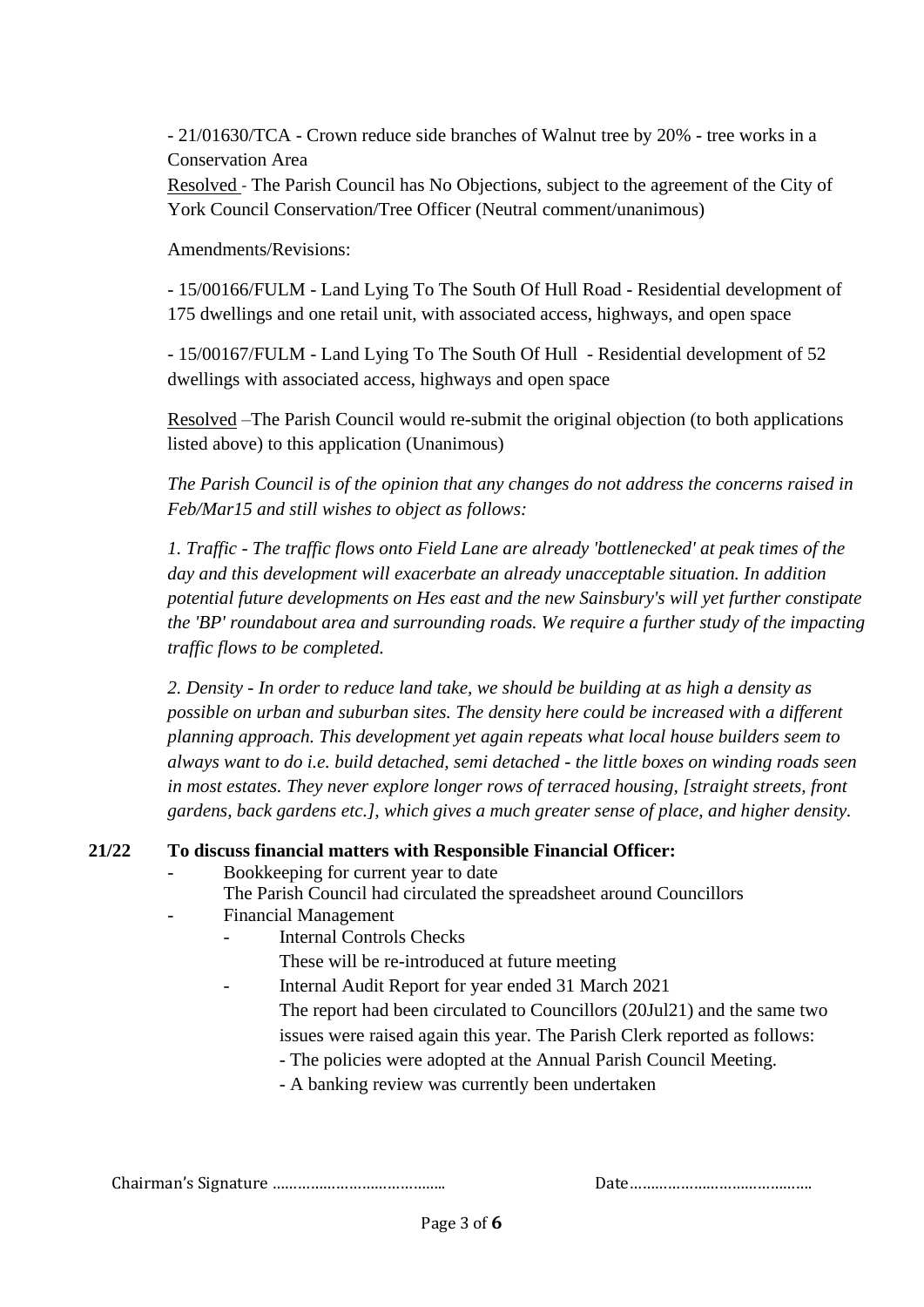- Computer – Shared Purchase Arrangement The Parish Clerk reported as follows - "On Friday 18th June 2021, the shared Parish Council laptop "crashed" and the hard drive is damaged beyond economical repair. Fortunately, files are saved to an Outlook account cloud, so can still be accessed. I have purchased a HP laptop from Currys PC World at a cost of £549.00 and I would ask that Heslington Parish Council to pay one ninth of the cost, which is £61.00 The device would be used in my home office and would not travel away from that location. If I left the Parish Councils employment within four years of the purchase, I would repay the monies (£61.00) on the sliding scale as follows: Year ending 31 March 2022 Repay 100% of share

Year ending 31 March 2023 Repay 75% of share

Year ending 31 March 2024 Repay 50% of share

Year ending 31 March 2025 Repay 25% of share

Year ending 31 March 2026 onwards Repay 0% of share

On leaving the Parish Councils employment the user name and password to access the Outlook Account, to access emails and files, would be given to the current Chairperson, with a copy sent to Yorkshire Local Councils Association.

For your information, the previous laptop must have been bought in 2017/2018 and looking back in my notes, the agreement was as follows:

If she left the Parish Councils employment within four years of the purchase, she would repay the monies on the sliding scale as follow:

Year ending 31 March 2018 Repay 100% of share

Year ending 31 March 2019 Repay 75% of share

Year ending 31 March 2020 Repay 50% of share

Year ending 31 March 2021 Repay 25% of share

Year ending 31 March 2022 onwards Repay 0% of share

On leaving the Parish Councils employment the user name and password to access the Outlook Account, to access emails and files, would be given to the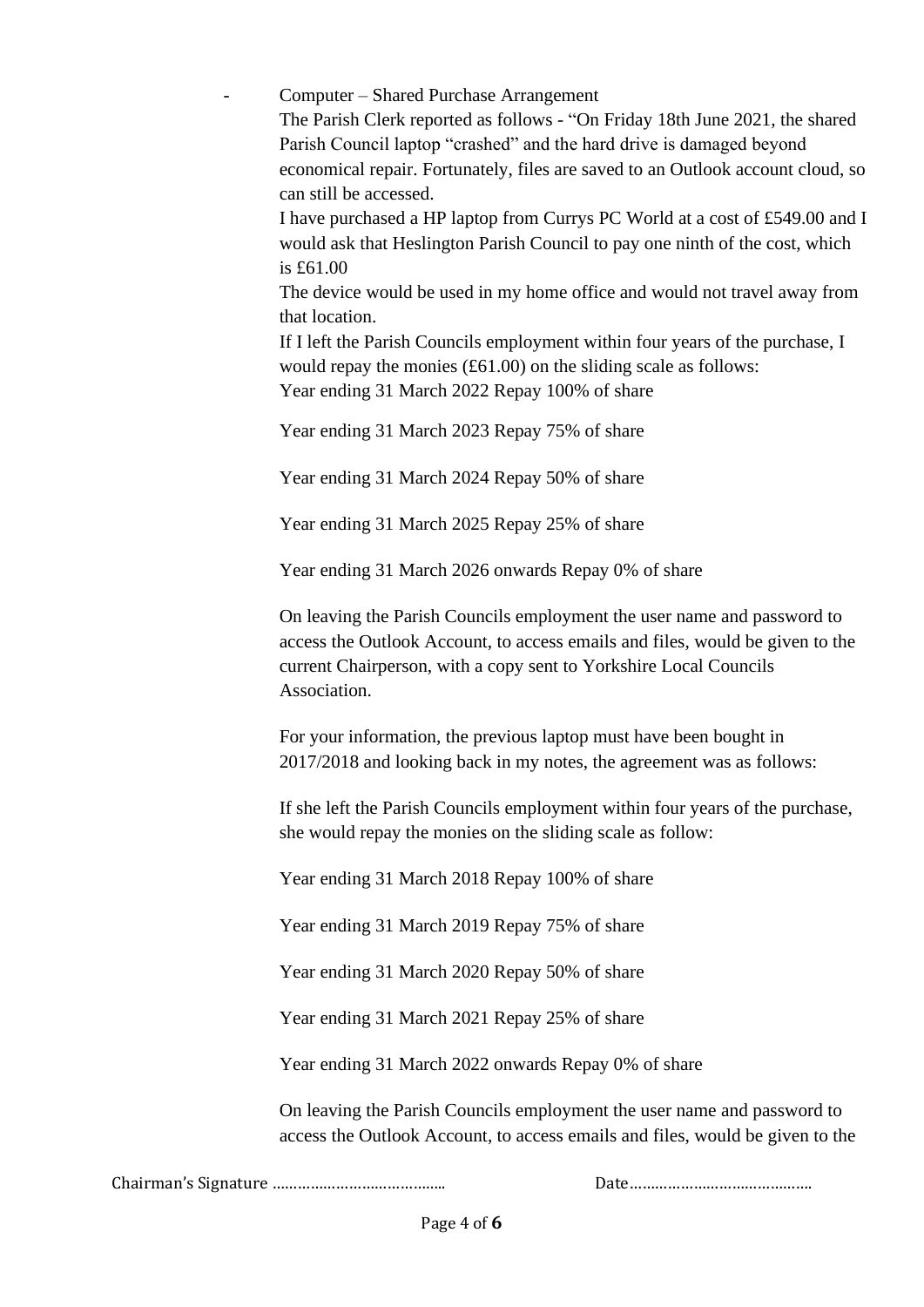current Chairperson, with a copy sent to Yorkshire Local Councils Association.

Finally, the Parish Council does have the option to purchase their own laptop, which could be used at meetings. There is £836.06, which is ringfenced under Transparency Code, for this purpose.

Resolved – The Parish Council agreed to the shared purchase arrangement (Unanimous)

Payment Approval

| $\sim$ 100 $\pm$         | Parish Clerk Salary |                                               | £       | <b>Bacs</b> |
|--------------------------|---------------------|-----------------------------------------------|---------|-------------|
| $\sim$ 100 $\pm$         | HMRC -              | <b>PAYE</b>                                   | £225.80 | 001883      |
| $\overline{\phantom{0}}$ |                     | Parish Clerk Home Working Allowance £54.00    |         | 001884      |
| $\overline{\phantom{0}}$ |                     | Peter Heald Notice Board Refurbishment £50.00 |         | 001885      |

#### **21/23 To receive reports from representative of outside bodies as follows:**

- Ward Councillors NTR
- North Yorkshire Police Report emailed 06Jul21
- Heslington East Community Forum NTR
- Good Neighbourhood Forum Cllr Bramley gave a summary of the meeting on 23Jun21
- Ouse and Derwent Drainage Board Cllr Bramley reported there was a meeting last month, but nothing discussed relevant to parish
- Sports Field Cllr Pearcy gave a summary of ongoing projects and finances
- York Environment Forum Cllr Hilton gave summary of current projects
- Alms Houses Cllr Richards reported that external decoration should be done this year
- The Meeting Room The Parish Council thanked committee members for dealing with Covid requirements.

## **21/24 To discuss/agree actions with long-standing matters:**

Appearance of village – Cllr Bramley would contact CYC about grass-cutting, as the areas were becoming unsightly. Cllrs noted a caravan parked on School Lane, with an electric lead connected to a nearby property. Cllrs would investigate before agreeing possible further action.

Painting of utility boxes - Cllr Garner reported that this work had now been completed. Highway Matters – Cllr Bramley would report a missing school sign

City of York Council

Article 4 (2) Direction

Resolved – The Parish Council agreed that this could now go forward for further consultation (Unanimous)

Neighbourhood Planning

Cllrs discussed this matter at length, as it had received correspondence from a number of parishioners urging the Parish Council to reverse its decision.

The Parish Council referred the Parish Council to its Standing Orders, section 7 "Previous Resolutions" -

*a - A resolution shall not be reversed within six months except either by a special motion, which requires written notice by at least 3 councillors to be given to the Proper Officer in*